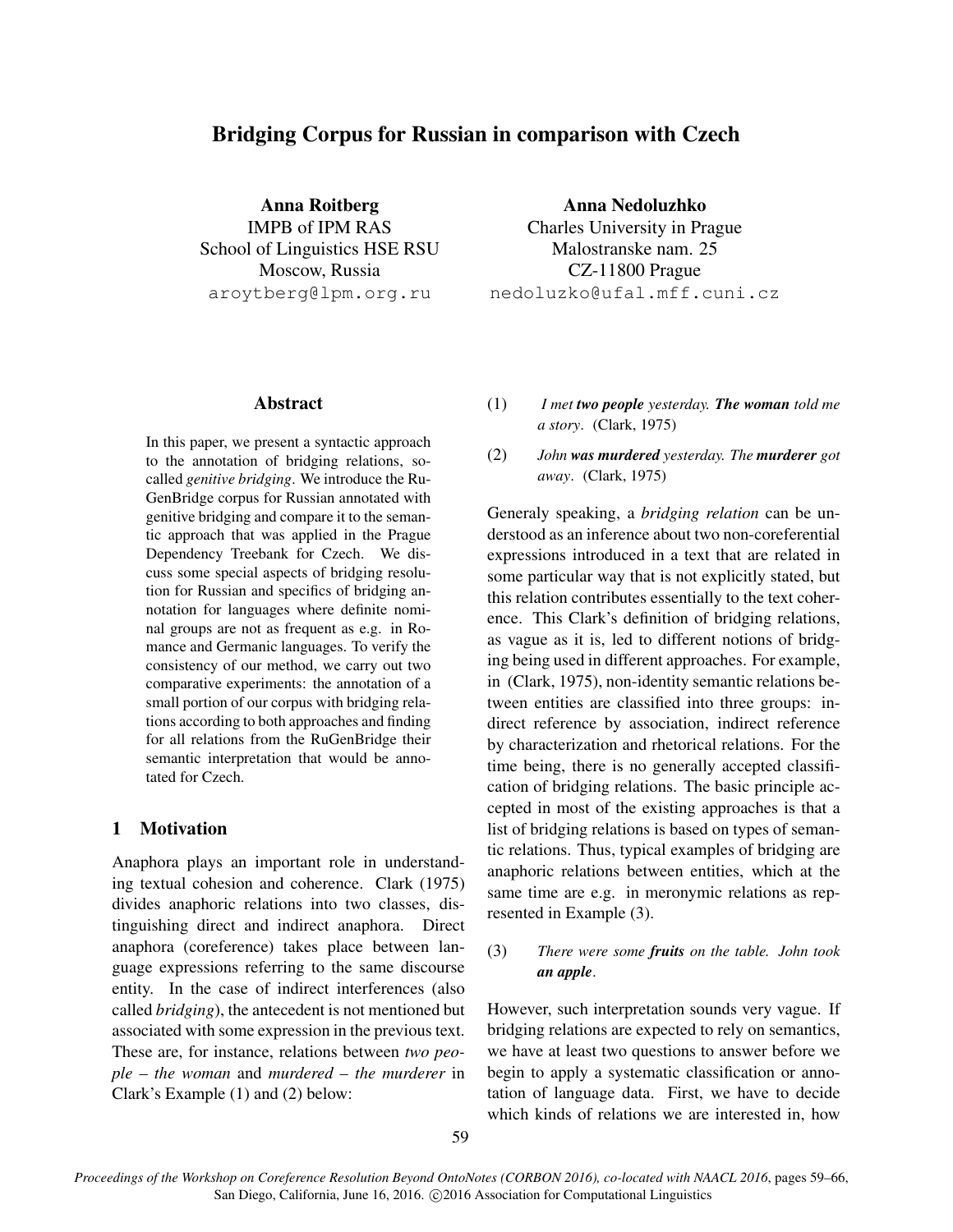detailed the classification should be and which relations should be ignored. Second, we have to delimit the boundaries between semantic language-based relations and the relations which are recognized based on the world knowledge or extralinguistic context. Both problems are complicated tasks, the final decision mostly depends on the purpose of the analysis, amount of data and the resources available. To avoid these problems, we decided to choose a syntactic approach to bridging relations, instead of the traditional semantic one. We annotate so-called *genitive bridging*: the case where two elements (an anchor/antecedent and a bridging element/anaphor) can form a genitive construction, where the anchor is marked with the genitive case in Russian. In Example (4), the anchor is *dom [house]*, the bridging element is *stenah [walls]*, and the genitive construction that can be formed is *stenah doma Gen [the walls of the house]*.

(4) *U* nego byl milyj **dom** *s* plyuš':om na *stenah* (doma). *[He has a nice house with ivy climbing the walls* (of the house).]

We believe that this approach will improve the consistency of the annotated data and will allow us to create a more reliable corpus for the prepared computational experiments.

This work describes an ongoing project, with the data annotated within the new syntactic approach (RuGenBrigde corpus). To the best of our knowledge, this approach has not been applied to any large-scale data annotation yet, so we do not have any corroboration of its reliability. To prove the advantages of our approach, it is necessary to (i) provide the empirical verification of the quality of our annotation scheme through double annotation and measuring the inter-annotator agreement and (ii) to compare our annotations to other bridging annotation approaches. This paper addresses the second task. We decided to compare our annotations to bridging relations annotation in the Prague Dependency Treebank (PDT, Bejček et al., (2013)). There are several reasons for this choice:

• PDT is one of a restricted number of corpora with a large-scale annotation of bridging relations;

- The texts in PDT are in Czech, which is a Slavic language with many structural (grammatical and syntactic) similarities, e.g. it has the similar declination system, so the genitive bridgings are expected in the same way as in Russian; like Russian, Czech lacks the grammatical category of definiteness;
- The bridging annotation approach used in PDT is claimed to be purely semantic (Zikánová et al., 2015), thus the comparison is especially interesting;
- The number and the types of bridging relations applied in PDT is an average compared to stateof-the-art bridging approaches applied.

The paper is structured as follows: after observing the related work in 1.1, we present the RuGenBrigde corpus for Russian (Section 2) and bridging annotation in Czech (Section 3); we compare the annotation schemes in Section 4. Further, in Section 5, we describe two experiments that have been carried out on the Russian texts: (i) the application of Czech and Russian annotation schemes on the same texts and (ii) the annotation of all pairs from RuGenBrigde corpus with possible PDT bridging relations marks. We discuss the results in Section 6.

### 1.1 Related work

There are two main annotation approaches. The first (and more popular) is based on semantic constraints on bridging relations. This approach is close to Clark's reference by association. Such bridging interpretation is used in the studies of Asher and Lascarides (1998), applying the segmented discourse representation theory to bridging relations, corpus annotations by M. Poesio for English and Italian (cf. Poesio (2000), Poesio et al. (2004); Poesio and Arstein (2008)), M. Recasens (Recasens et al., 2007) for Spanish and Catalan, Zikánová et al. (2015) for Czech; the semantic approach is also used in Lüngen  $(2008)$ , Gardent  $(2003)$  and so on. The typical relations of the semantic approach are meronymic part–whole and set–subset relations, cohyponymy (*mother – father* as family members), relations of belonging (e.g. a person and his/her clothes), relations between the situation and its par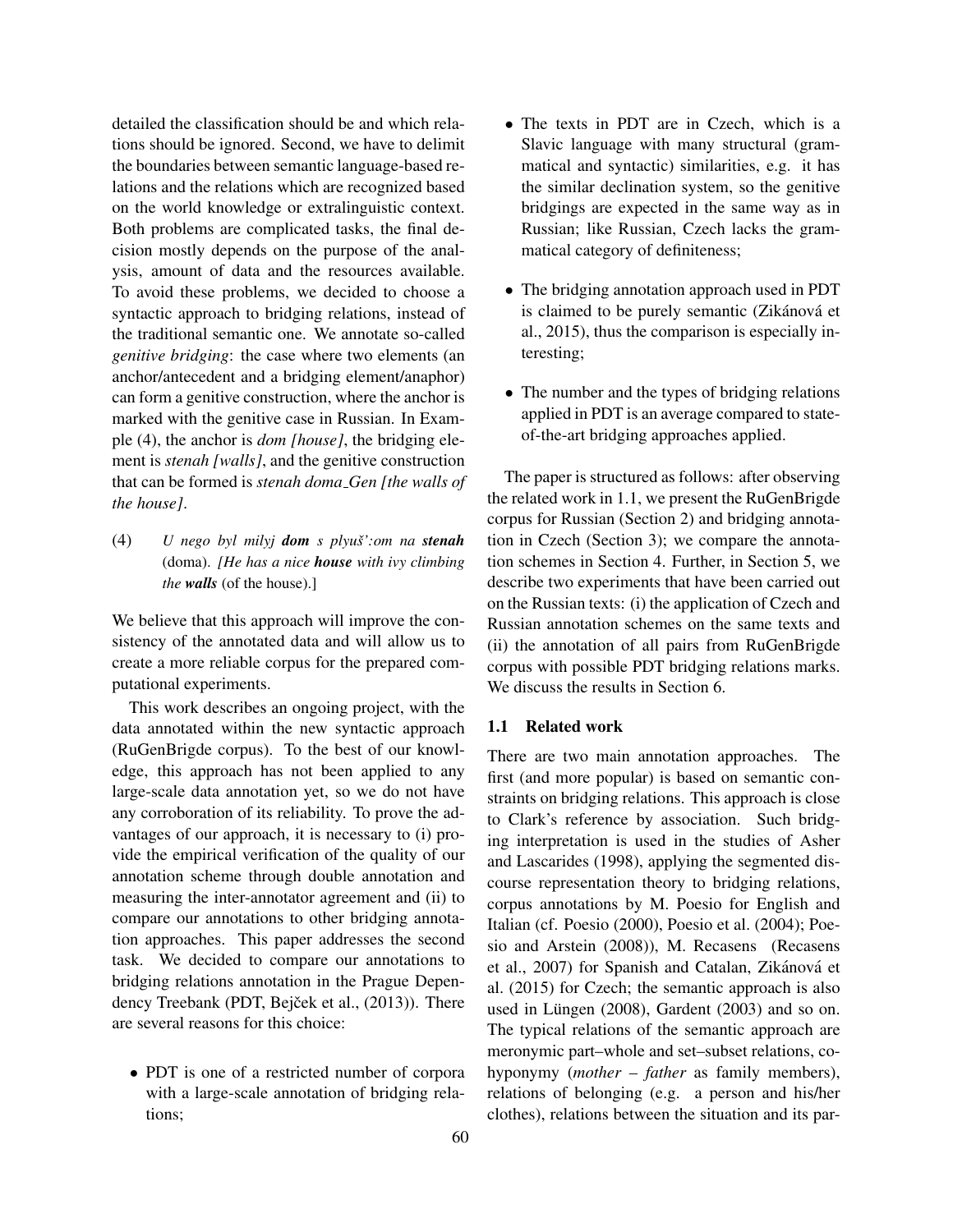ticipants (*murder – murderer*), some symptomatic relations (*fever – illness*) and so on.

Alternatively, there are a few corpora, where there are no strict semantic constraints on bridging relations, and all types of "associative" relations between nominal groups are taken into account. This approach is realized e.g. in (Hou et al., 2013).

It should also be noted that usually the term bridging relation is used for definite nominal groups, see e.g. (Löbner, 1998) or (Poesio and Artstein, 2008). However, the same kind of implicit anaphoric linking is also possible with indefinite or quantifying or even generic nominal groups, cf. distribution statistics in (Hou et al., 2013). For instance, in Example (5), a bridging relation can be observed between the Czech generic nominal group *novy VW ´ Golf [the new VW Golf]*<sup>1</sup> and an indefinite nominal group *jedn´ım novym golfem [one of the new Golfs] ´* (one arbitrary car of this category).

(5) *Nový VW Golf je vybaven motorem o síle 110 kW... Dostali jsme možnost se jedním novým* golfem projet. (PDT, cit. from (Zikánová et al., 2015) [*The new VW Golf is equipped with an engine power 110 kW... We had an opportunity to ride in one of the new Golfs.*]

# 2 Annotation of bridging relations in Russian

Here, we present a new corpus RuGenBrigde, the first corpus annotated with bridging relations for Russian. We develop this corpus for training and testing automatic bridging detection and resolution systems. In the present stage of the project, RuGen-Brigde consists of 207 news texts<sup>2</sup> (35,841 tokens), most texts contain 100 - 250 words each. The corpus was annotated with automatic part of speech tagging by FreeLing.<sup>3</sup> The bridging cases were annotated manually using BRAT annotation tool<sup>4</sup>.

### 2.1 Bridging in genitive constructions

Unlike most approaches defining bridging relations in terms of semantic and pragmatic categories, in the Russian corpus, we use rather syntactic than semantic criteria. We focus mainly on the cases of bridging in genitive construction, so-called, *genitive bridging*. This is the case where the dependent nominal group of the construction is marked with the genitive case in Russian, the head NP has no case restrictions. For instance, in Example (6), there is a genitive bridging relation between *voditel'* [*driver*] and *avtobus* [*bus*] , because it is understood as *voditel' avtobusa Gen* [*the driver of the bus*].

(6) *V avtobuse nachalsya pozhar. Voditel'* (avtobusa) *sam potušil ogon'.* [The fire broke out in *the bus. The driver* (of the bus) put out the fire by himself.]

In fact, we capture bridging relations in genitive constructions if an anaphor of bridging pair may have a dependent NP in genitive case, but it is mostly not expressed in the sentence because the potential dependent NP was used recently earlier in the text and it is still actualized in the mind of the reader. For example, by *driver* in Example (6), an addressee can easily infer that the driver of *the bus* mentioned in the previous sentence is meant.

The most typical semantics of Russian genitive constructions is the 'part–whole' relation in a broad sense, where the whole is marked by genitive case (*glaza ubijcy Gen [eyes of the murderer]*). Other frequent cases are expressions, where a head is a deverbal noun with a genitive participant *vybory prezidenta Gen [elections of the president]*, measure nouns *barel' nefti Gen [barrel of oil]* etc.

#### 2.2 Annotation scheme for Russian

Nouns or nominal groups are subjects to annotation. We adhere to the principle of the minimum possible markable: if possible, annotators tag a bare noun, the whole noun phrase is annotated only in the case when it is the minimum possible name of the entity. Thus, in *my beautiful dog*, the markable *dog* is annotated, but in *The Ministry of Justice*, the whole phrase is annotated as a markable because all the words compose the name of the organization.

In RuGenBridge, the following types of bridging relations are annotated:

1. Bridging relations in genitive constructions (type BRIDGE). See Examples (4) and (6)

 $1$ Golf is a type of car made by Volkswagen.

<sup>&</sup>lt;sup>2</sup>News from www.polit.ru site

<sup>3</sup>http://nlp.lsi.upc.edu/freeling/

<sup>4</sup>http://brat.nlplab.org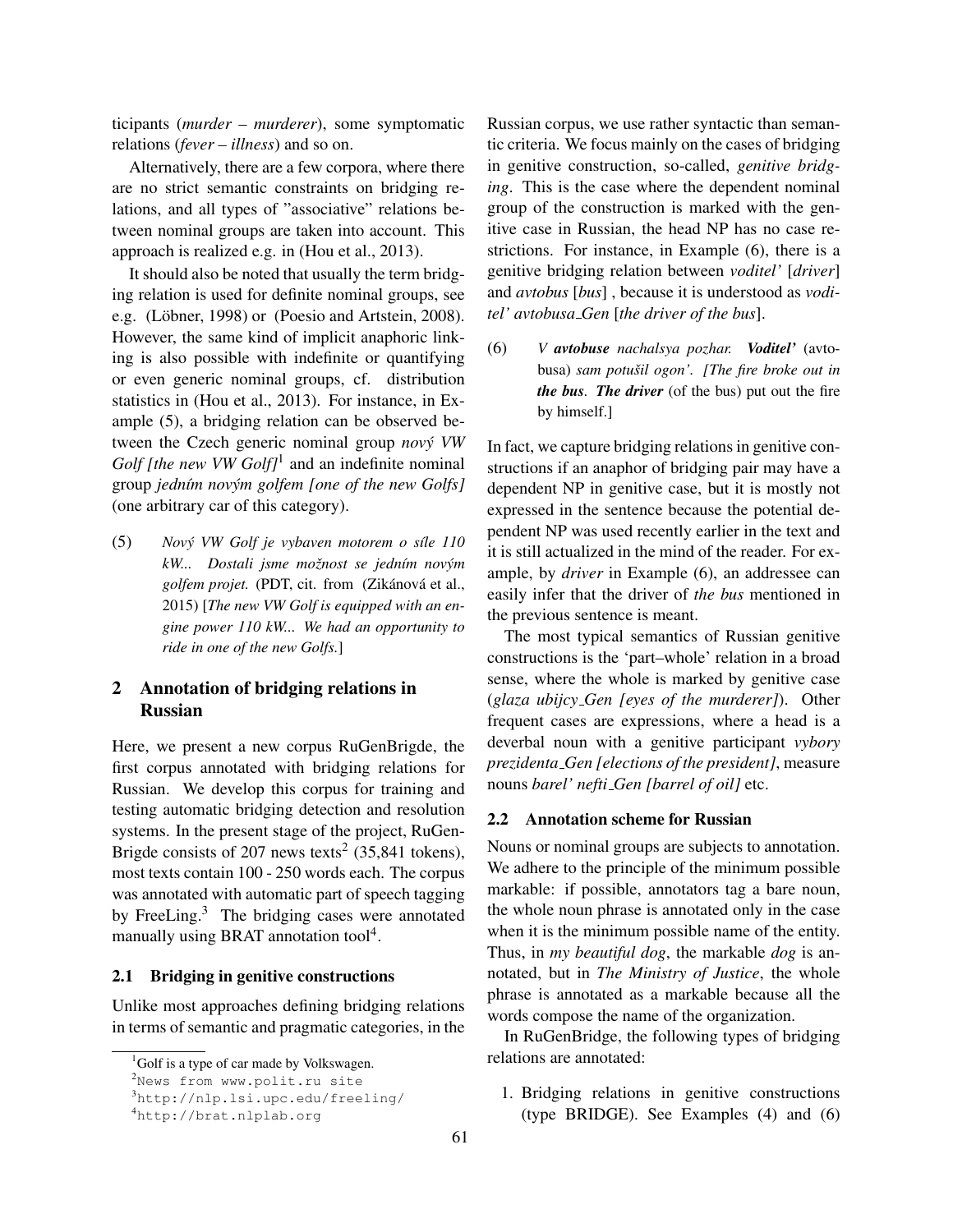above. There are 362 cases of type BRIDGE in our corpus.

- 2. We also annotate some cases which are very close to the genitive bridging, but genitive construction in Russian is not possible there, for purely syntactic reasons. We use NON-GEN mark for such pairs, see the relation between *Russian Federation* and *Syberia* in Example (7). This type is especially common with the named entities. There are just 8 cases of NON-GEN in our corpus.
	- (7) *Pravitel'stvo Rossijskoj Federacii vneslo na rassmotrenie (...)* Etot proekt takže *sposobstvuet razvitiju Sibiri. [The Government of the Russian Federation brings a bill (...) This bill also promotes the development of Syberia.]*

It should be noted, that our annotation scheme is oriented on the language properties of Russian, primarily on the properties of Russian genitive constructions. The ability to form a genitive construction is a very important criterion for the annotators by marking bridging relations in the corpus; in fact, they are guided by it. So, in Example (8) below<sup>5</sup> we annotate the bridging relation *bag – mum*, because *sumka mamy Gen [mum's bag]* is grammatical in Russian; the link *bag – supermarket* would not be annotated, because *\*sumka supermarketa Gen" [\*supermarket's bag]* is ungrammatical.

(8) *The mum came from a supermarket and got lost in her Facebook. The bag is still in the doorway.*

The statistics of the annotated types in RuGenBrigde is presented in Table 2 in Section 5.2, together with the results of comparison experiments.

Apart from the annotation of bridging relations, three most frequent types of annotated NPs are manually marked with special labels in our corpus: (i) GEO (157 cases) for all geographic names (*Moscow, Atlantic Ocean, Thailand* etc.), (ii) ORG (35 cases) for official organizations, both proper and current names (*ministry, policy, LifeNews* etc.) and (iii) POST (22 cases) for political positions (*pres-* *ident, deputy* etc.). The ORG mark in RuGen-Bridge is comparable to the NORP (Nationality, Organizations and Political organizations) category in OntoNotes (Stoyanov et al., 2011), but we do not include Nationalities, e.g. we do not mark *Swedes* as ORG in Example (9).

(9) *Swedes usually drink coffee in the morning.*

# 3 Annotation of bridging relations in **Czech**

Bridging relations in Czech are annotated on the Prague Dependency Treebank (PDT). This is a large-scale annotation on ca. 50000 sentences of news texts. Apart from bridging, other textual phenomena (syntactic structure, ellipsis, coreference, discourse relations, information structure, etc.) are annotated, see (Poláková et al., 2013). The classification of bridging relations in PDT is based on semantic and pragmatic principles. The annotation preserves distinctions between the following groups: (1) meronymy relations between a part and a whole (subtypes PART-WHOLE and WHOLE-PART, as e.g. in *face – eyes*), (2) the relation between a set and its subsets or elements of the set (subtypes SUBSET-SET and SET-SUBSET, as in *a group of students – some students – a student*), (3) the relation between an entity and a singular function on this entity (subtypes P-FUNCT and FUNCT-P, as in *company – director*) (4) the relation between coherence-relevant discourse opposites (type CONTRAST, as in *black flags – white flags*), (5) non-coreferential explicit anaphoric relation (type ANAPH, as in *first world war – at that time*) and (6) further underspecified group REST consisting of six other bridging subtypes (e.g. relations between family members, event – argument, locality – inhabitant, etc.).

Unlike in RuGenBrigde, bridging relations in PDT connect not only the individual nominal groups but the whole coreference chains. Thus, once postulating a bridging relation between two elements of different coreference chains, it should not be marked again for coreferential expressions later in text. Another significant distinction is the principle of the *maximum* possible markables (all dependency subtrees of antecedent and bridging elements are considered to be markables).

<sup>&</sup>lt;sup>5</sup>We thank our reviewer for this example.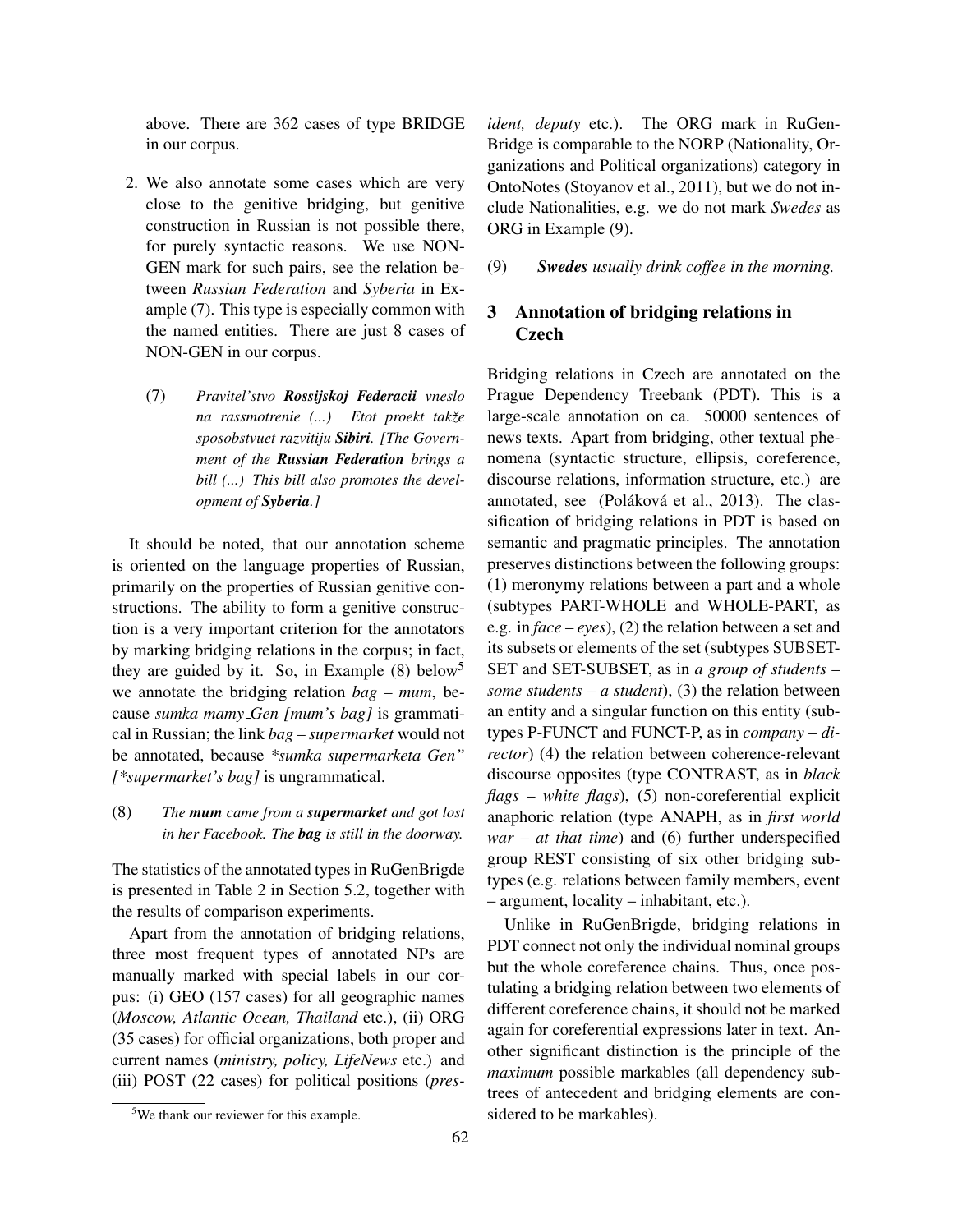### 4 Comparison of annotation schemes

The difference of annotation schemes is immediately related to the scope and nature of the corpora. Our goal here is not to compare the corpora: it is useless to compare a big and richly annotated corpus with a small and a focused one, which is still in the early stage of its development. Thus, the comparison concerns only the relevant points.

## 4.1 Characteristics of markables

The first relevant point concerns properties of markables and the scope. The scope is different: RuGen-Brigde chooses the minimum and PDT the maximum scope of the markables. On the other hand, both approaches consider some referential adjectives as markables, first of all those which are derived from locational nouns (e.g. *USA – American*). Only referential and abstract nouns can be annotated in the Czech corpus, non-referential nouns are not concerned. For example, such nouns as measures, points etc. are considered to be non-referential, so bridging relations can not be marked in pairs like *barrel – oil* or *point – share price*. Opposite to this, in the Russian corpus, both referential and nonreferential nouns can take part in bridging relations. So, in examples like (10) below, bridging relations will be marked in Russian corpus and will not be marked in Czech corpus.

(10) *Oil futures contracts rose by 1.79% and settled at* \$*45.54 per barrel* (of oil) *on Friday.*

#### 4.2 Inventory of relations

Bridging annotation in the Czech corpus is a part of discourse level annotation, the semantics of relations was taken into account (Nedoluzhko and Mírovský, 2011) and the corpus is meant to be multi-purpose. The Russian corpus is primarily aimed to create training and testing data for an automatic resolution system. For this reason, semantic classification of relations is not so important. Nevertheless, syntactic constraints inevitably produce some semantic constrains. For instance, the Russian genitive construction is typically used for marking possessive relations (broadly defined). The most common examples of this construction include: *sumka mamy [the mom's bag]*, *stena doma [the wall of the house]*, *hvost kota [cat's tail]* and so on. On the other hand,

examining the list of the most frequent genitive construction examples in Russian National Corpus<sup>6</sup>, we can observe three groups of non-possessive cases: (i) the first group consists of expressions with nouns derived from verbs: *uvol'nenie nachal'nika [termination of the boss]*, *pohorony aktera [funeral of an actor]*; (ii) the second group contains expressions with measure words, e.g. *liter, kilogram*; and (iii) the third group represents mostly government positions, such as *ministr inostrannyh del [foreign secretary,* lit. *minister of foreign affairs]*.

Hence, we cannot say that the genitive constraint is identical to the possessive constraint: there is a finite list of semantic relations between the anchor and the bridging element. Moreover, this set of possible semantic relations seems to be comparable to some types of Czech bridging relations. The bridging anaphora of types PART-WHOLE (WHOLE-PART) and SET-SUB (SUB-SET) are often the cases of general possession, and FUNCT-P (P-FUNCT) are often the cases of government positions.

# 5 The experiments - application of the PDT and RuGenBrigde schemes

Starting the annotation of Russian corpus, we supposed that elements of annotated pairs will form semantic relational classes similar to those annotated within semantic approaches to bridging relations as the result. So, we expected to catch such cases as part–whole (*krysha doma Gen [roof of the house]*) or possessive (*sumka mamy Gen [mom's bag]*) relations. With such a result, systematic syntactic approach could reflect the semantic aspect of bridging relations. To test this hypothesis, we decided to apply a semantically oriented annotation scheme to the Russian texts. For the reasons stated in Section 1, we have chosen the PDT annotation scheme. In what follows, we describe two experiments in application of the PDT scheme for Russian.

# 5.1 Experiment 1: application of PDT and RuGenBrigde schemes for a subset of RuGenBrigde

In the first experiment, we have annotated 8 documents in Russian with the PDT and RuGenBrigde

<sup>6</sup>http://www.ruscorpora.ru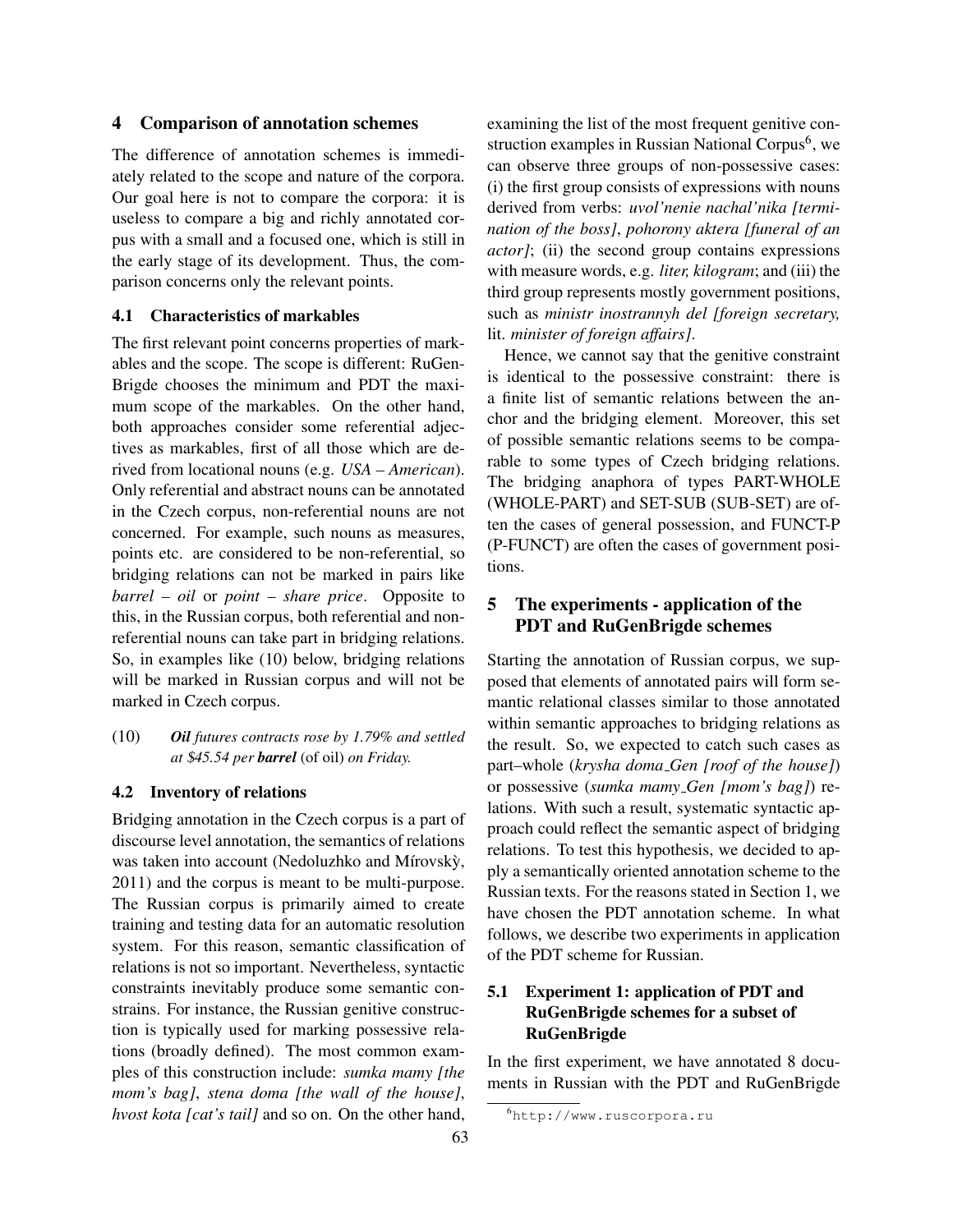schemes in parallel with two annotators. One annotator used the PDT semantic approach and another annotator used the syntactic approach of the RuGen-Brigde corpus. Contrary to the expectative closeness of semantics between the relation sets, there is a very low coincidence between the annotated pairs. The results are shown in Table 1.

| Czech<br>annotation |    |               | <b>Russian</b> annotation |
|---------------------|----|---------------|---------------------------|
| scheme              |    | scheme        |                           |
| TOTAL               | 69 | TOTAL         | 22                        |
| CONTRAST            | 6  | <b>BRIDGE</b> | 22.                       |
| FUNCT-P             | 3  |               |                           |
| $P-FUNCT$           | 11 |               |                           |
| PART-WHOLE          | 3  |               |                           |
| SET-SUB             | 5  |               |                           |
| SUB-SET             | 13 |               |                           |
| WHOLE-PART          | 18 |               |                           |
| REST                | 10 |               |                           |

Table 1: Comparison of Russian and Czech annotation schemes on 8 documents from RuGenBrigde

We have 69 bridging pairs with the PDT annotation scheme and only 22 with the Russian one. Furthermore, there are only 7 coincidence cases where anchor and bridging element of the pair are the same, notably that 3 (of the 7) cases belong to one sentence (man and his body parts).

One of the reasons for such difference is that genitive bridging in Russian corpus is allowed in only one direction, where the bridging element (to which the genitive form of the anchor can be potentially added) follows the anchor in text. In Czech, both directions (e.g. PART WHOLE and WHOLE PART) are possible. The second reason is that relations between proper names (e.g. *Washington – USA*) are allowed in the PDT scheme and are very seldom in RuGenBrigde. There is only one class of these relations: names of regions may be linked with name of countries, as in case of *Moscow region – Russia* described in Section 2.2 above).

The results of the experiment evidence that the semantic approach is more broad-based than our genitive syntactic approach. However, we believe that syntactic approach could be more systematic and clear for annotation, thus presenting a more reliable data for automatic resolution systems. To test this statement we are intending to annotate our data with more annotators in the near future. On the other hand, this experiment displayed that syntactic approach brights out specific bridging relation types, which are not identified in the semantic approach. For this reason, we decided to conduct another experiment and to examine the cases, which seem to be difficult to catch while applying a semantic annotation scheme.

# 5.2 Experiment 2: application of the PDT types to all possible RuGenBrigde genitive bridgings

This experiment is aimed to find out which semantic relations are more frequent among the cases of genitive bridging. As another task, we want to distinguish and classify the cases that are not overlapped by the set of PDT semantic relations.

In this experiment, we checked out all cases of genitive bridging in the RuGenBrigde corpus, and for all pairs where it was possible, we added the relations that would be annotated within the PDT annotation framework. As the result, for 430 bridging pairs annotated with genitive bridging (types BRIDGE, COREF-BRIDGE or NON-GEN), we have 165 pairs annotated with the PDT tags and 265 pairs remained without the PDT tags. Table 2 shows the numerical results of the experiment.

| Czech<br>annotation<br>marks |     | <b>Russian</b> annotation<br>marks |     |
|------------------------------|-----|------------------------------------|-----|
| A11 <b>PDT</b>               | 152 | <b>AllRuGenBridge</b>              | 370 |
| PART-WHOLE                   | 73  | <b>BRIDGE</b>                      | 362 |
| $P-FUNCT$                    | 55  | NON-GEN                            |     |
| SET-SUBSET                   |     |                                    |     |
| <b>REST</b>                  |     |                                    |     |

Table 2: All relation marks for Russian RuGenBridge pairs

As shown in Table 2, PART-WHOLE (*house – roof*) and FUNCT-P (*Russia – prime-minister*) are significantly more frequent than other PDT relations. 218 pairs which were not annotated with PDT marks can be further sub-classified into the following groups:

- 1. Anchors are geographical names, bridging elements (56 pairs) can be further divided into two subclasses:
	- (a) something is located in this geographic object (*Moscow – hospitals*), or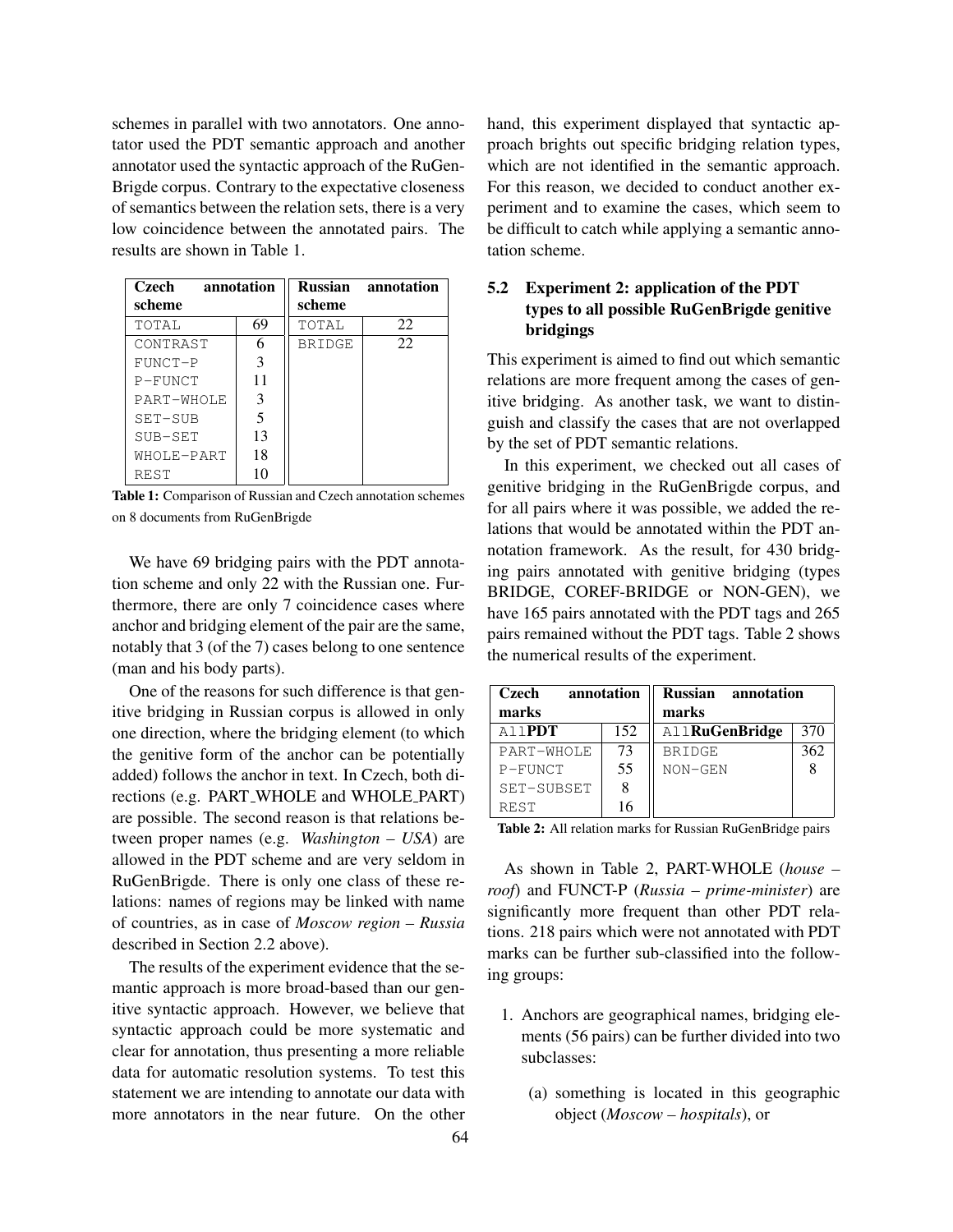- (b) something is concerned with this geographic object (*Russia – budget*).
- 2. Among the rest 162 pairs, we detected the following types:
	- (a) object its possessor (*flat landloard*),
	- (b) object something belonging to this object, but not the part of the object (*aerodrome – airplane*),
	- (c) expressions with the names of measures (*oil – barrel*),
	- (d) collocations, mostly deverbative nouns (*rates – increase*).

The measure group (2c) reflects the Russian language-specific feature: measure words require genitive dependents, so this bridging relation can be really considered as purely syntactic. Most of examples in the last group (2d) are of syntactic nature (more detail in Section 6).

## 6 Discussion

Let us now analyze some characteristics of bridging relations which make the output of the syntactic annotation approach. Looking at the semantics of expressions taking part in the bridging relations in ReGenBridge, we can see that there is a significant number of antecedents referring to geographic names: among the total of 370 cases, 135 antecedents (36,5% of all bridging relations in the corpus) are marked with the GEO label. These are mostly names of the countries and the relations can be often interpreted as part-whole bridging relations in the Prague annotation scheme (e.g. country – part of this country, region, etc. make up 41 cases, or 31% of GEO antecedents). Another frequent correlation between the GEO antecedents in the PDT bridging types is the type FUNCT, these are often relations between the name of the country and some unique function on it, e.g. *USA - ministry of foreign affairs* (34 cases, or 25% of GEO antecedents in our corpus). We note that the relations where GEO labels in genitive bridging annotation correspond to PART-WHOLE and FUNCT-P in PDT primarily reflect the world knowledge. This speaks against the purity of the Prague semantic annotation. On the other hand, as mentioned above, the borderline between the world knowledge and semantics is quite fuzzy.

The remainder cases of the GEO antecedents (59 cases) could not be annotated with any of the PDT bridging types.<sup>7</sup> Looking at these pairs in more detail, we can see that the anaphoricity between the entities is not given by a semantic relation, but rather by a textual structure and referent activation practices. Typically for the news genre, events are located in a specific place that is introduced once and remains activated for the whole description (e.g. once introducing Russia, we speek about budget, hospitals and schools there without repetitions like *hospitals of Russia*, *schools of Russia* and so on). In this way, redundant repetitions are avoided, and this also speaks for the discourse origin of bridging anaphora.

Considering genitive bridgings which did not find any semantic interpretation within the PDT annotation scheme (218 out of 370 cases), we notice that anaphoricity of many pairs is given by situational relationships within the texts. These relations do not have semantic nature, so they can be hardly included in any dictionaries of ontologies. On the other hand, they are not purely pragmatic. They are text-given: being introduced at the beginning, they are further used as known and accepted. In this respect, the general phenomenon of bridging relations (and our genitive bridging is a subset of them) can be considered to be deictic and may be related to the category of definiteness or contextual boundness of expressions in text, where the variables are also introduced and further used in text as known.

An additional interesting point that is given by the comparison of genitive bridging approach to the PDT annotation scheme is that it gives the possibility to test the consistency of the PDT annotation. In some cases, we found problematic the borderlines between SET-SUBSET and FUNCT bridging types (cf. the problematic point of uniqueness in *parliament – deputies* (no annotation to parliament) *parliament – premier* (P-FUNCT to *parliament*, because premier in the parliament is unique)). Also, we met a number of cases which were not annotated

 $7$ These are mostly the cases of multiple objects located in a place marked with a GEO antecedent, e.g. *Russia – schools, banks, hospitals, parks*, etc.